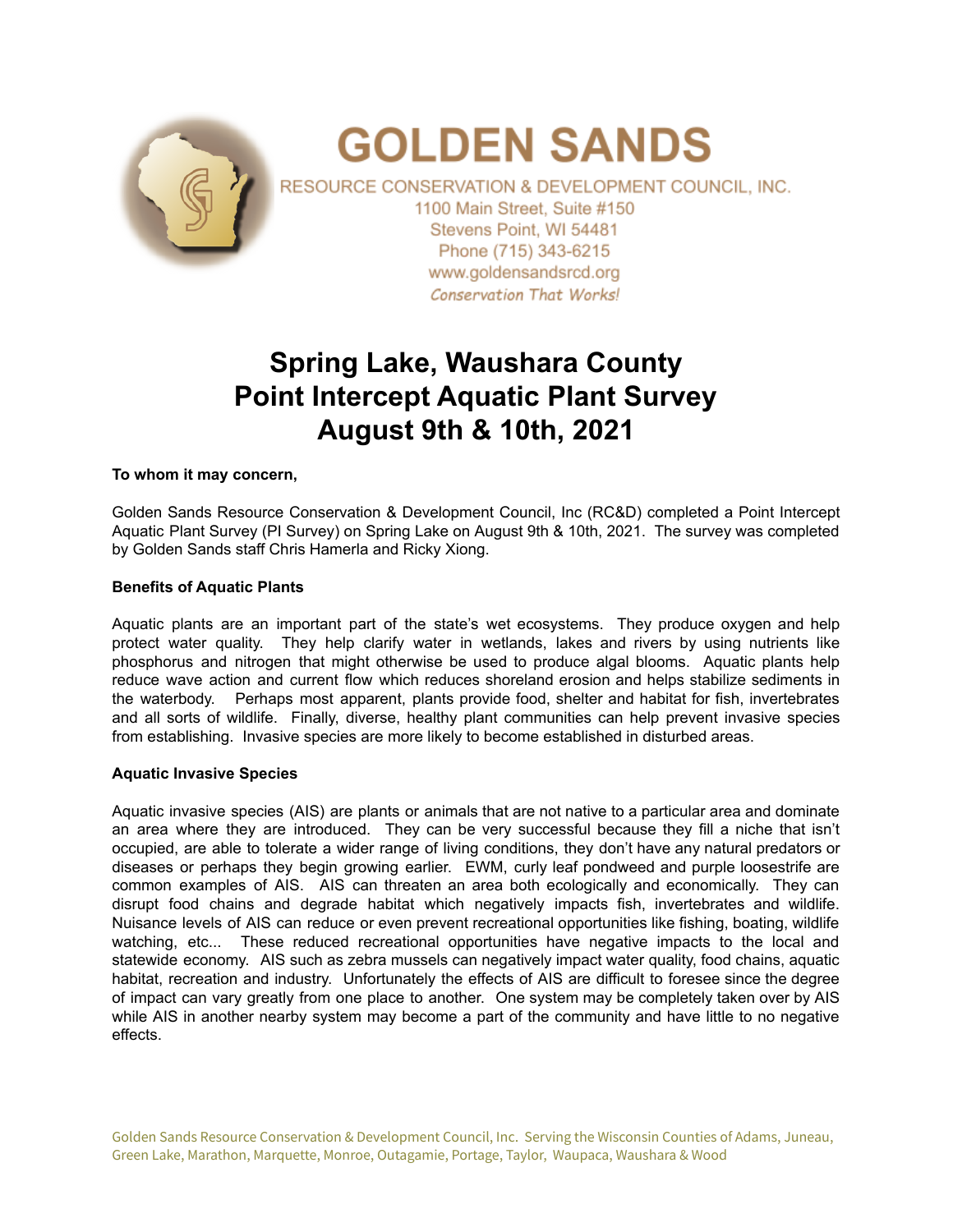#### **Point Intercept Aquatic Plant Surveys**

Illustration of Rake Fullness Rating

Point intercept (PI) surveys are completed by traveling to predetermined GPS points across the lake. Each PI lake map is based on the area and depth specific to that lake. The maps with GPS coordinates are obtained through the WDNR. Spring Lake contains 222 sample points. Using a GPS, staff traveled by kayak to 210 of the 222 GPS points. The 12 points not traveled to where non-navigable due to land or thick emergent plants in shallow water. At each point a two-sided rake was used to sample roughly a one foot area of the lake bottom. Sediment type (sand, rock or muck), water depth in half foot increments and the aquatic plant community was recorded. Once the rake is brought to the surface the amount of plant material on the rake is assessed and recorded. The overall fullness of plants on the rake is rated a one, two or three (see illustration to the left). Then the individual species are ranked using a one, two or three. All data is recorded on the PI

worksheet. Plants seen within six feet of the sample point are recorded as a "visual". (Figure 1 shows map with survey points and EWM locations.) Other plants seen on the lake are recorded as a "boat survey". To learn more about PI sampling methods and how data is collected please visit: <http://www.uwsp.edu/cnr-ap/UWEXLakes/Documents/ecology/Aquatic%20Plants/PL-Protocol-2010.pdf>

*Frequency of of occurrence* is the percentage of time a species is found out of the total number of points sampled. Not all sample points are capable of supporting plant growth. *Littoral frequency of occurrence* is how often a species is found out of the total number of points that support plant growth. (Shown in Table 1) The deepest depth where plant growth is found is called *maximum depth of plant growth*. *Species richness* is the the total number of different species found on the rake while sampling points. *Floristic Quality Index (FQI)* is the ranking of the plants in the lake that compares to an undisturbed lake. The higher the FQI the closer the plant community is to that of an undisturbed system. Approximately 250 lakes across Wisconsin are used to calculate the statewide and ecoregion averages for comparison. Table 2 summarizes the lake's littoral frequency of occurrence, maximum depth of plant growth, species richness and FQI.

It should be noted that plant species may differ from year to year on the following Table 1. GPS coordinates are accurate only within twenty feet and plant communities can shift. Table 1 represents only those species which were detected on the rake during the survey.

#### Table 1: **Species Present**

% Littoral frequency of occurrence: This is calculated by taking the total number of times a species is recorded divided by the total number of points in the lake where plant growth is possible.

\* means <sup>a</sup> non-native species, potentially invasive.

| <b>Common Name</b>      | <b>Scientific Name</b>     | Plant type: floating leaf,<br>free floating, submergent,<br>emergent | % Littoral<br><b>Frequency of</b><br><b>Occurrence</b> |
|-------------------------|----------------------------|----------------------------------------------------------------------|--------------------------------------------------------|
| Eurasian water milfoil* | Myriophyllum spicatum      | submergent                                                           | 4.49                                                   |
| Curly-leaf pondweed*    | <b>Potamogeton crispus</b> | submergent                                                           | 1.12                                                   |
| Coontail                | Ceratophyllum demersum     | submergent                                                           | 14.04                                                  |
| <b>Muskgrasses</b>      | Chara                      | submergent                                                           | 58.99                                                  |
| Common waterweed        | Elodea canadensis          | submergent                                                           | 5.62                                                   |
| Water star-grass        | Heteranthera dubia         | submergent                                                           | 4.49                                                   |

Golden Sands Resource Conservation & Development Council, Inc. Serving the Wisconsin Counties of Adams, Juneau, Green Lake, Marathon, Marquette, Monroe, Outagamie, Portage, Taylor, Waupaca, Waushara & Wood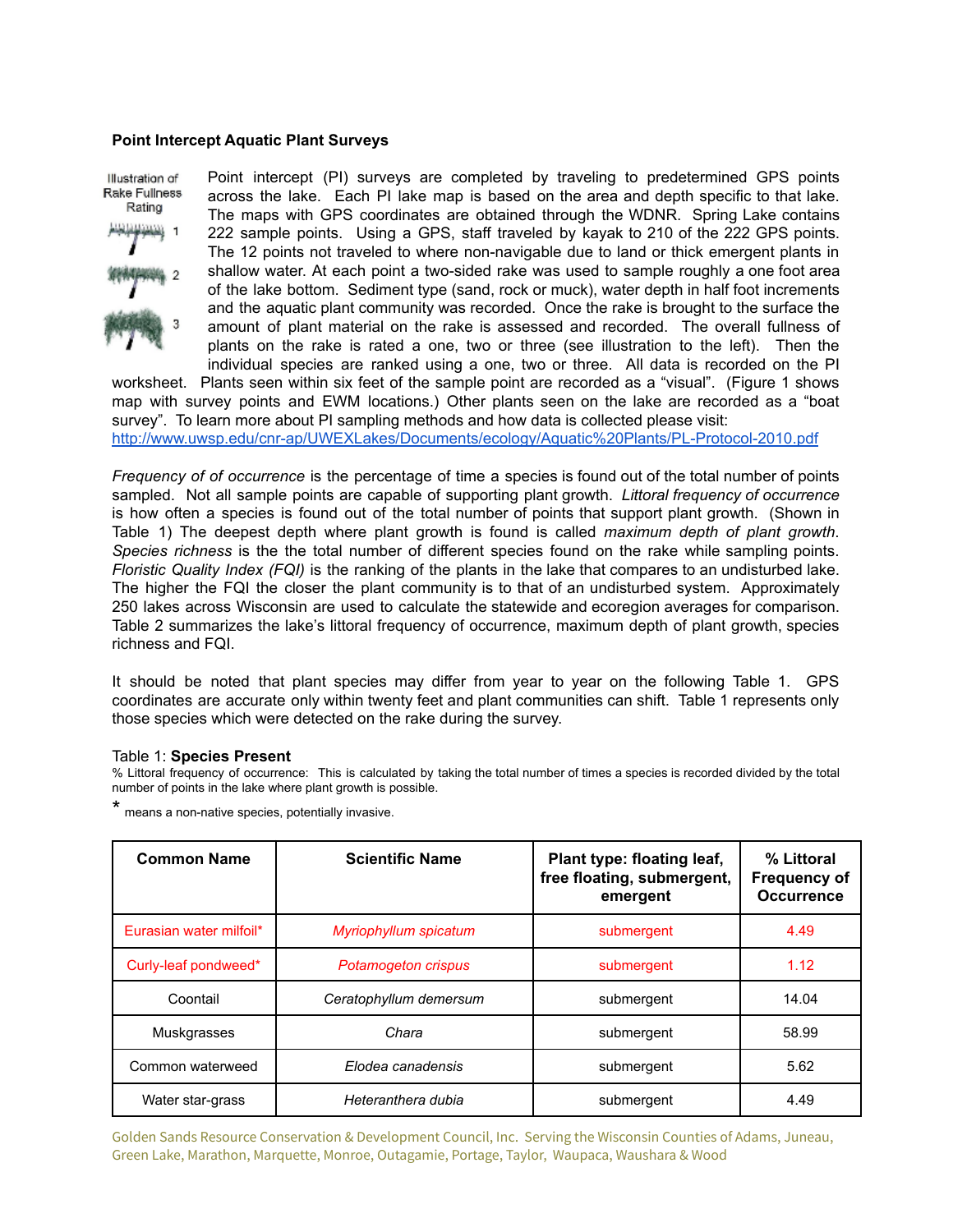| Small duckweed              | Lemna minor                          | free floating | 1.69   |
|-----------------------------|--------------------------------------|---------------|--------|
| Northern water-milfoil      | Myriophyllum sibiricum               | submergent    | 19.10  |
| Whorled water-milfoil       | Myriophyllum verticillatum           | submergent    | 0.56   |
| Slender naiad               | Najas flexilis                       | submergent    | 15.17  |
| Southern naiad              | Najas guadalupensis                  | submergent    | 2.25   |
| Nitella                     | Nitella sp.                          | submergent    | 2.81   |
| Spatterdock                 | Nuphar variegata                     | floating leaf | 0.56   |
| White water lily            | Nymphaea odorata                     | floating leaf | 5.06   |
| Leafy pondweed              | Potamogeton foliosus                 | submergent    | 5.06   |
| Fries' pondweed             | Potamogeton friesii                  | submergent    | 1.12   |
| Variable pondweed           | Potamogeton gramineus                | submergent    | 4.49   |
| Illinois pondweed           | Potamogeton illinoensis              | submergent    | 1.69   |
| Long-leaf pondweed          | Potamogeton nodosus                  | submergent    | 1.69   |
| Small pondweed              | Potamogeton pusillus                 | submergent    | 0.56   |
| Common arrowhead            | Sagittaria latifolia                 | emergent      | Visual |
| Hardstem bulrush            | Schoenoplectus acutus                | emergent      | 3.37   |
| Water bulrush               | Schoenoplectus subterminalis         | emergent      | 0.56   |
| Softstem bulrush            | Schoenoplectus tabernaemontani       | emergent      | 0.56   |
| Large duckweed              | Spirodela polyrhiza                  | free floating | Visual |
| Sago pondweed               | Stuckenia pectinata                  | submergent    | 7.87   |
| Narrow-leaved cattail       | Typha angustifolia                   | emergent      | Visual |
| Creeping bladderwort        | Utricularia gibba                    | free floating | 0.56   |
| Small purple<br>bladderwort | Utricularia resupinata               | free floating |        |
| Common bladderwort          | Utricularia vulgaris                 | free floating | 2.81   |
| Wild celery                 | Vallisneria americana                | submergent    | 1.69   |
| Horned pondweed             | Zannichellia palustris               | submergent    | 1.69   |
| Aquatic moss                |                                      | submergent    | 1.12   |
| Filamentous algae           |                                      | free floating | 1.69   |
| Native phragmites           | Phragmites australis spp. americanus | emergent      | Visual |

Golden Sands Resource Conservation & Development Council, Inc. Serving the Wisconsin Counties of Adams, Juneau, Green Lake, Marathon, Marquette, Monroe, Outagamie, Portage, Taylor, Waupaca, Waushara & Wood